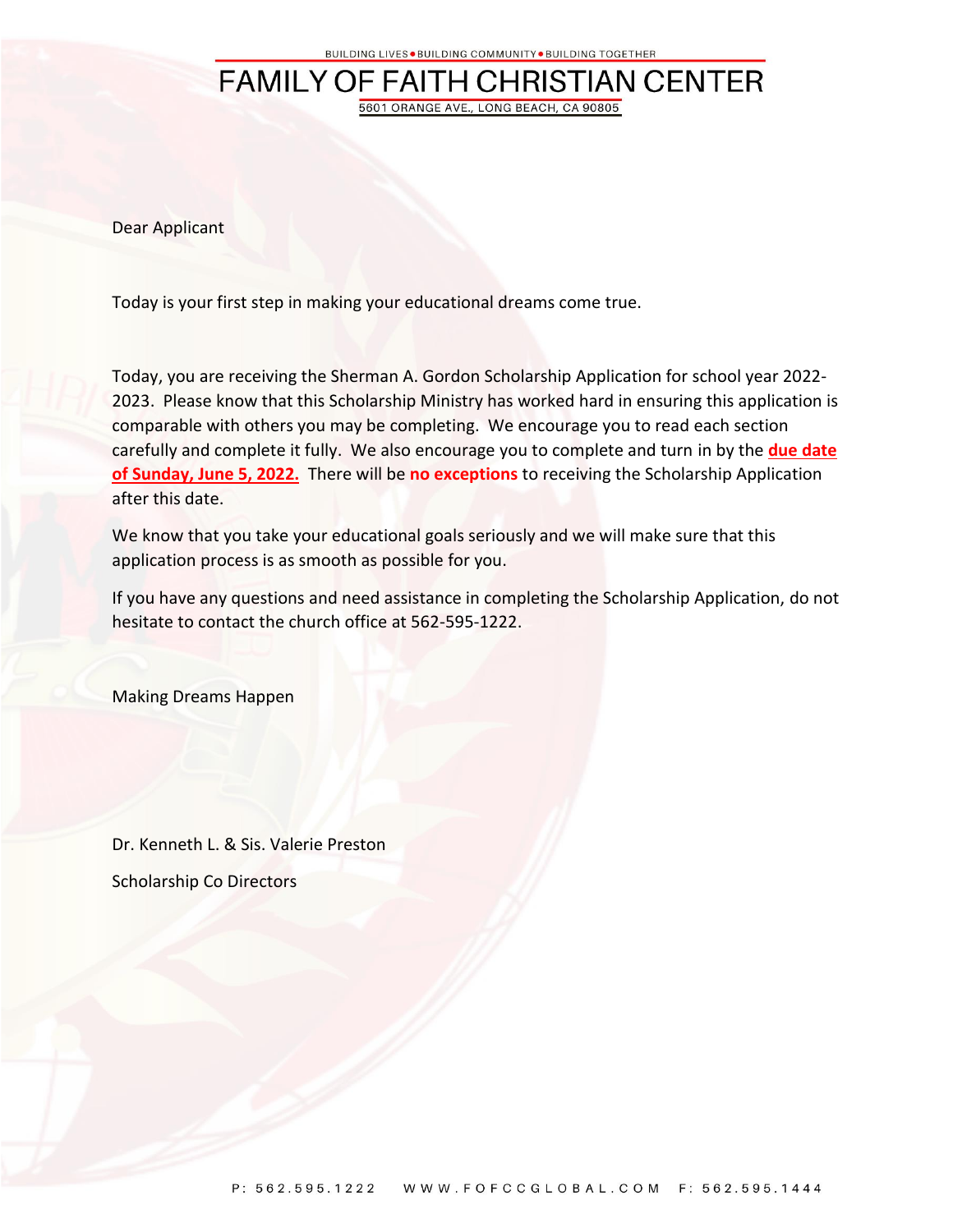

- **A. New Application Complete Entire Packet**
- **B. Renewed Application Update Personal Information (***if applicable***) and Submit Transcript.**

Please attach an update picture of yourself to the application

Photograph

**Purpose:** To grant annually a student scholarship(s) to a deserving member of FAMILY OF FAITH CHRISTIAN CENTER for study as a student at an accredited college, university, or trade school, etc. This award is based upon:

- A. Academic Achievement
- B. Scholarship
- C. Community Involvement
- D. Strength and Determination of Character

#### **APPLICATION INSTRUCTIONS**

Complete this application and the essay and return it along with a copy of your high school or college transcript to:

 Family of Faith Christian Center Attention: Scholarship Committee 5601 Orange Ave. Long Beach, CA 90805

In addition, two (2) letters of personal reference from individuals in your school (counselor or teacher), AND a professional (outside of the educational field and not a family member) to be sent directly from such individual to the above address. Instruct the individuals to state in their letter their relationship to you (ex. teacher, neighbor, etc.)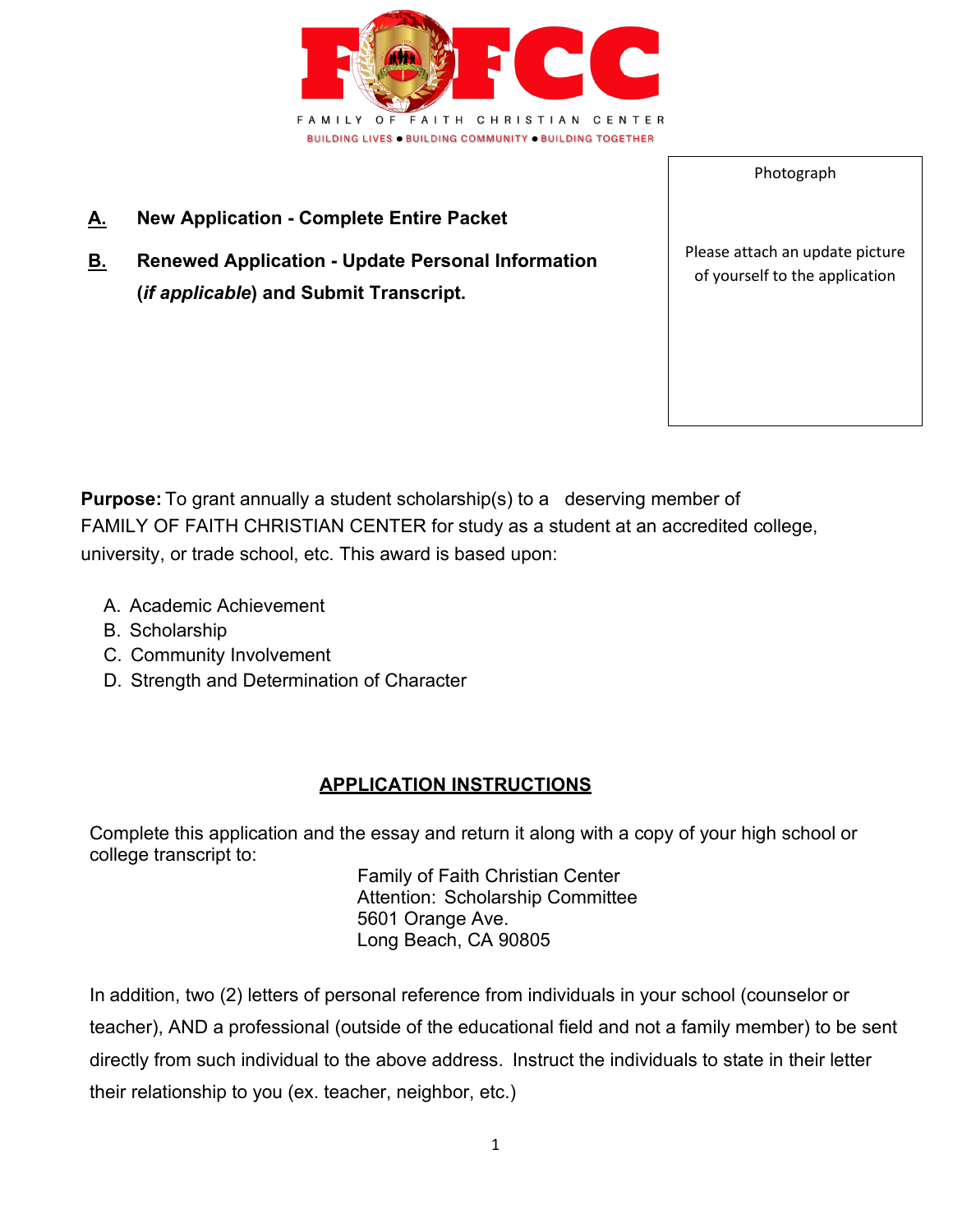

# Scholarship Application

| Name:__________________________<br>(Last)                  | (First)                                                                                                                                       | (Middle)              |      |    |
|------------------------------------------------------------|-----------------------------------------------------------------------------------------------------------------------------------------------|-----------------------|------|----|
|                                                            | Home Address: <u>(Street No.)</u>                                                                                                             | (County)              |      |    |
|                                                            |                                                                                                                                               |                       |      |    |
| (City)                                                     |                                                                                                                                               | (State)<br>(Zip Code) |      |    |
|                                                            |                                                                                                                                               |                       |      |    |
| Contact Phone #:                                           |                                                                                                                                               |                       |      |    |
|                                                            |                                                                                                                                               |                       |      |    |
|                                                            |                                                                                                                                               |                       |      |    |
| Name                                                       | High Schools attended (for any length of time; however short)<br>Location                                                                     |                       | From | To |
|                                                            |                                                                                                                                               |                       |      |    |
|                                                            |                                                                                                                                               |                       |      |    |
|                                                            |                                                                                                                                               |                       |      |    |
| <u>ooal</u> s?<br> Yes                                     | Have you applied or do you plan to apply to any other scholarships in pursuing your educational<br>[No If yes, please indicate which ________ |                       |      |    |
| Yes                                                        | Have you taken the Scholastic Aptitude Test of the College Entrance Examination Board?                                                        |                       |      |    |
| If yes, indicate highest scores: Verbal __________________ |                                                                                                                                               |                       |      |    |
| If no, when do you expect to take the test?                |                                                                                                                                               |                       |      |    |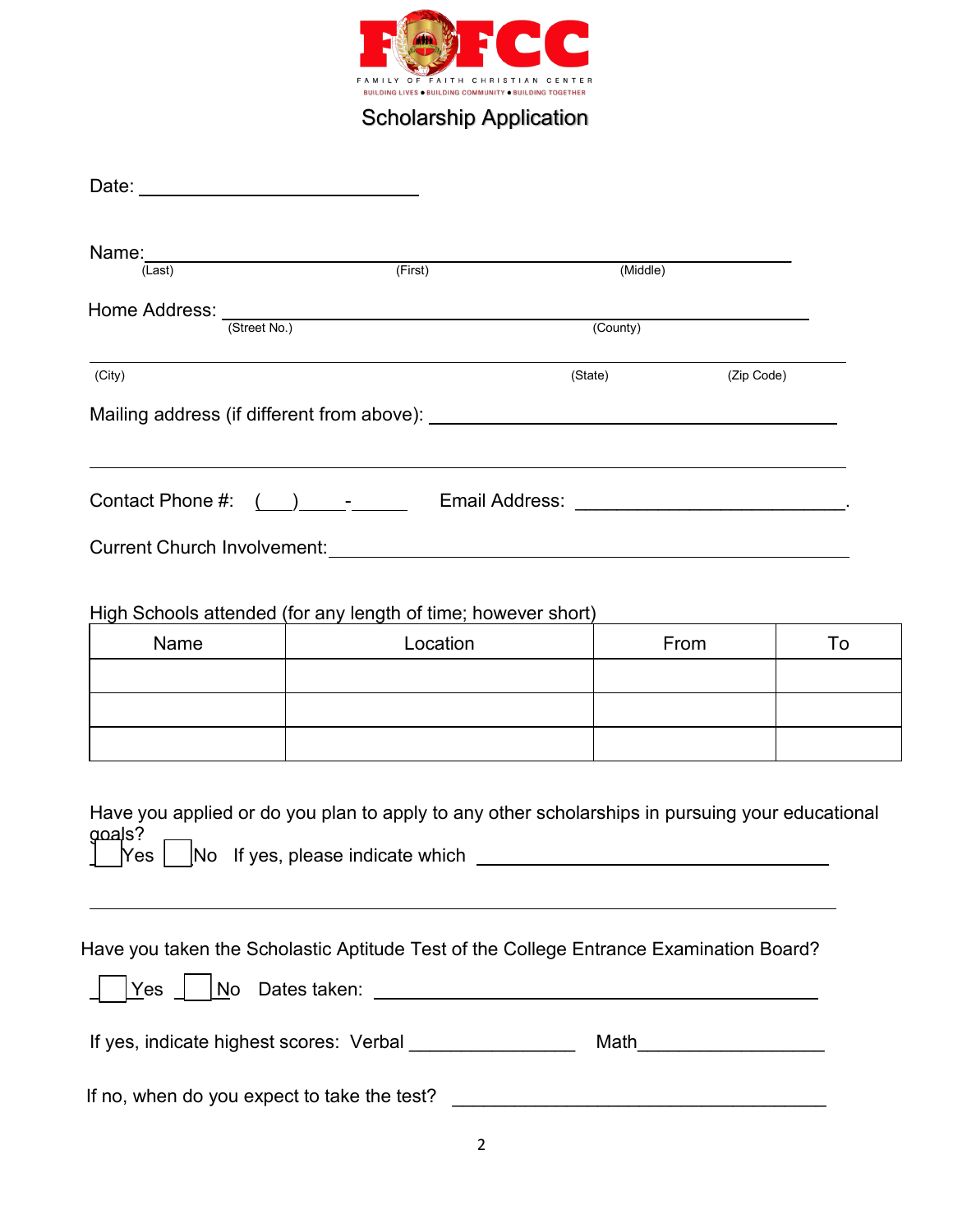Please list your extracurricular and community activities (excluding jobs) during the past three or four school years in order of their interest for you.(Examples: student government, dramatics, athletics, debating, publications, bands or orchestra, fraternity or sorority, Boy or Girl Scouts, 4-H Club, church groups, Red Cross, etc.). Please list all leadership positions held during your high school education.

| <b>ACTIVITY</b> | APPROXIMATE DATES<br>OF PARTICIPATION | POSITIONS HELD,<br>HONORS WON,<br>ETC. |  |
|-----------------|---------------------------------------|----------------------------------------|--|
|                 |                                       |                                        |  |
|                 |                                       |                                        |  |
|                 |                                       |                                        |  |
|                 |                                       |                                        |  |
|                 |                                       |                                        |  |
|                 |                                       |                                        |  |
|                 |                                       |                                        |  |

Your Work Experience - Please list jobs (including summer employment you have held in the past four years. Please list all leadership positions held during your high school education.

| Job | Employer | Approx.<br>Dates | Approx.<br>Hrs/Wk |
|-----|----------|------------------|-------------------|
|     |          |                  |                   |
|     |          |                  |                   |
|     |          |                  |                   |
|     |          |                  |                   |
|     |          |                  |                   |
|     |          |                  |                   |
|     |          |                  |                   |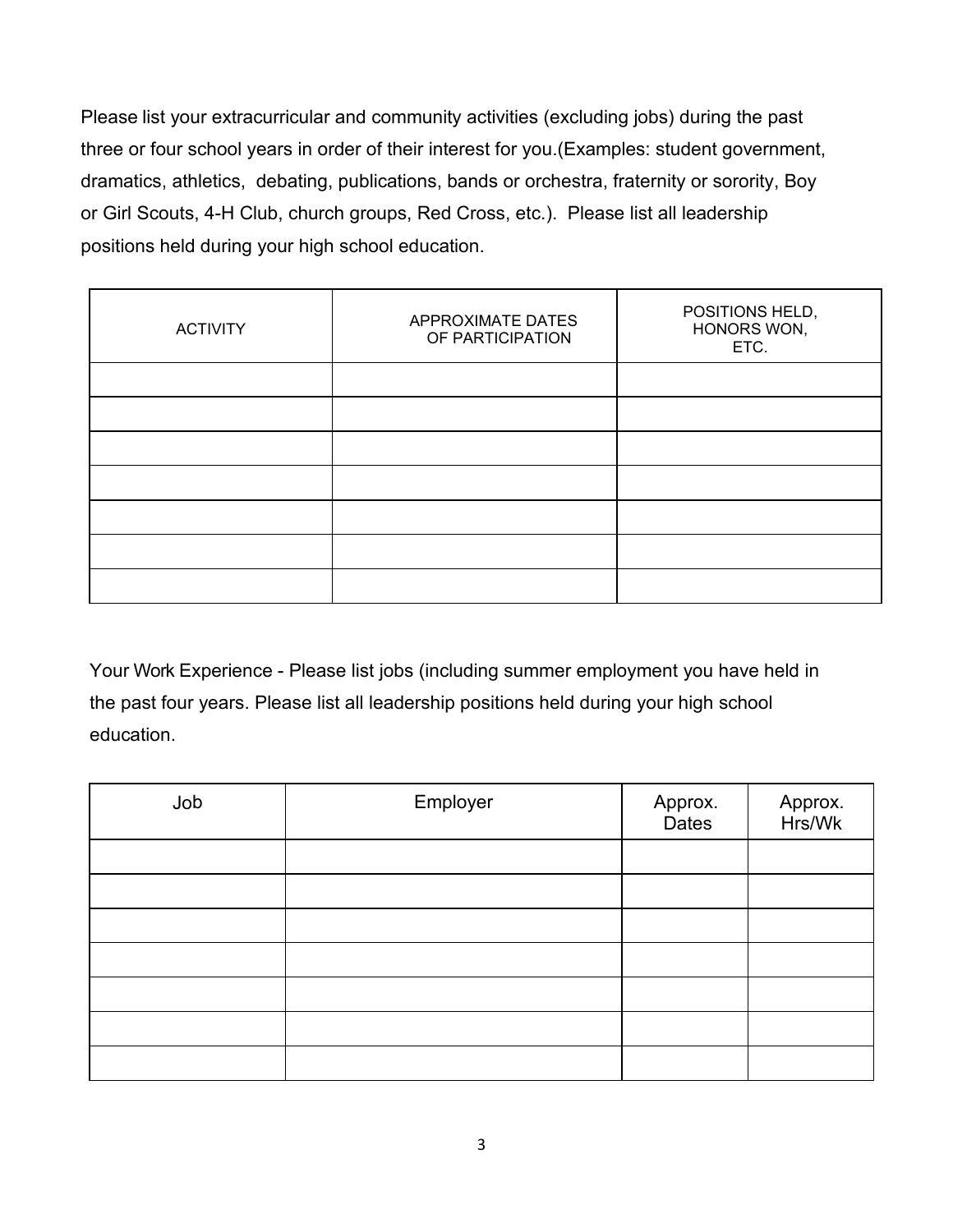Describe your educational goals and your reasons for having chosen the particular course of study in which you expect to enroll. Identify 1 or 2 issues your field is facing today and why you feel it is an issue? Explain the importance of (your major) in today's society.

### **For New Applicants ONLY**

(This statement may be submitted in either typed or clearly handwritten form.)

To what college. University or trade school, etc. have you filed application for admission?

To what college, university, trade school, etc. have you been accepted? Which school are you attending?

## **AFFIRMATION OF APPLICATION**

To the best of my knowledge, the information reported in this application is correct.

Date: <u>New York: Signature: Signature:</u> Signature: New York: Signature: New York: New York: New York: New York: New York: New York: New York: New York: New York: New York: New York: New York: New York: New York: New York: